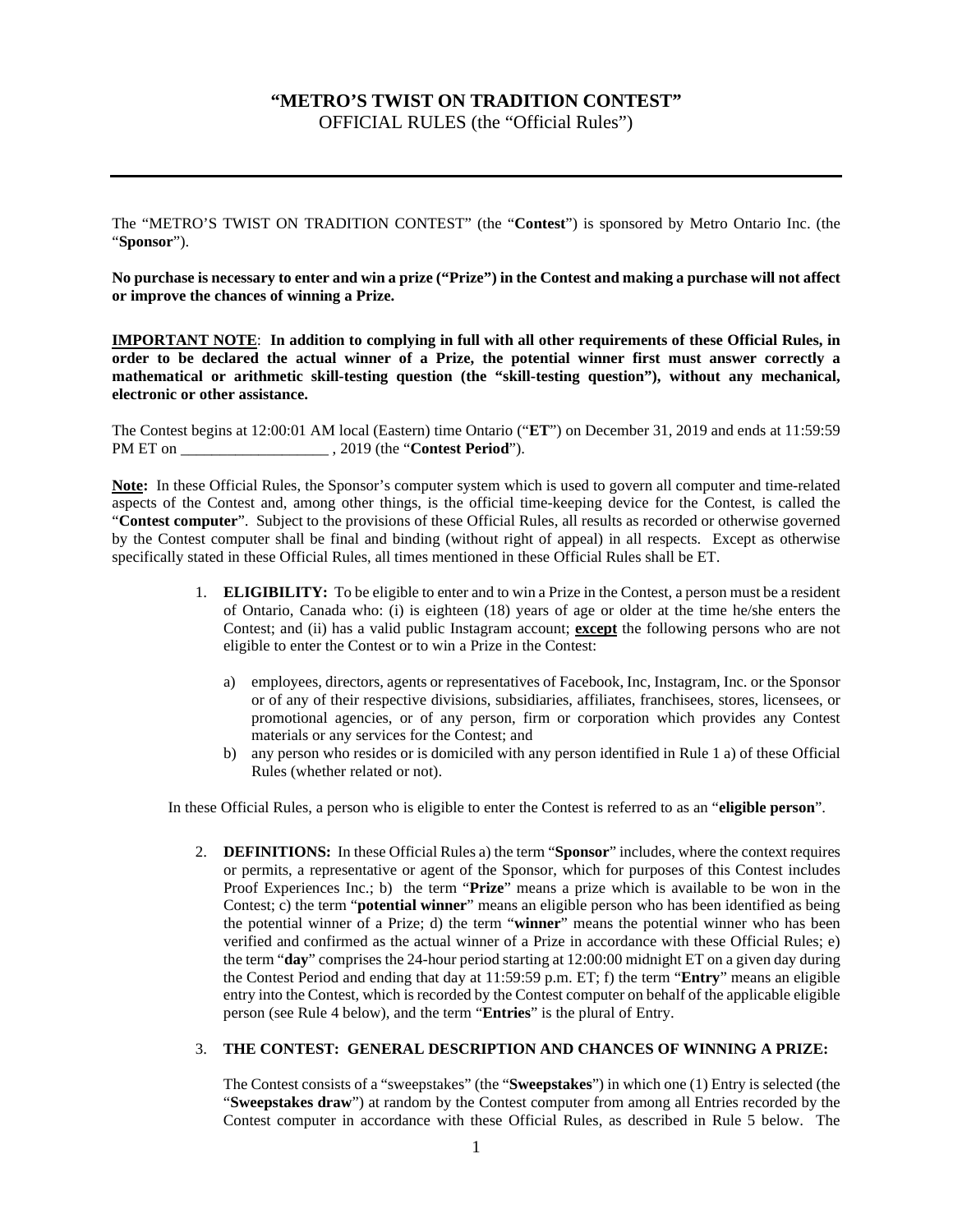eligible persons whose Entry is selected will each be the potential winner of a Prize described in Rule 7 below. The chances of becoming the potential winner of a Prize depends on the number of Entries recorded by the Contest computer in accordance with these Official Rules.

4. **HOW TO ENTER THE CONTEST**: No purchase is necessary to enter the Contest. In order to enter the Contest, an eligible person must take a photograph (the "**Photograph**") of a traditional food dish, and then upload the Photograph onto his/her public Instagram account and use the hashtag #TwistonTradition and tag @MetroOntario. Upon completion of the foregoing steps, the Contest computer will record one (1) Entry into the Contest in the name of the applicable eligible person. There is a limit of one (1) Entry per eligible person during the Contest Period.

#### 5. **THE SWEEPSTAKES DRAW:**

It is planned that the Contest computer will select at random one (1) Entry within seven (7) days after the expiry of the Contest Period. The eligible person whose Entry is selected will be the potential winner of the Prize.

# 6. **NOTIFICATION TO THE POTENTIAL WINNER OF A PRIZE, THE DECLARATION AND RELEASE, THE SKILL-TESTING QUESTION, PRIZE FORFEITURE, ENTRY LIMITS AND OTHER MATTERS**:

The Sponsor will notify ("**notification**") the eligible person who, as a result of the Sweepstakes draw, is the potential winner of a Prize in the Contest. The notification will be in the form of a direct message posted to the potential winner's Instagram account informing the potential winner that he/she is the potential winner of a Prize, ask him/her to provide the Sponsor with an e-mail address to send a declaration and release (the "**declaration and release**"), all of which the potential winner must properly complete by the date specified by the Sponsor. The declaration and release will contain a skill-testing question, will contain a declaration by the potential winner that he/she is an eligible person that has complied in full with and will continue to comply in full with the provisions of these Official Rules and accepts a Prize as awarded to him/her, and will contain an indemnity, a liability release and a publicity release.

The Releasees (defined below) are not responsible if, for any reason, a potential winner does not receive the notification (or any other communications).

The potential winner must print out the declaration and release. Note: If a potential winner cannot print out the declaration and release, he/she should call the Sponsor at 416-239-7171 and request that the Sponsor mail a copy of the declaration and release to the potential winner. Once a potential winner has a printed copy of the declaration and release, he/she must fill his/her correct answer to the skill-testing question in the space provided for that purpose on the declaration and release, and must complete in full the declaration and release in the manner which will be specified in the notification and on the declaration and release. The potential winner then must return, by mail (or e-mail) to the Sponsor at the address set out in the notification, the duly completed and signed original declaration and release, containing the potential winner's correct answer to the skill-testing question, for receipt by the Sponsor no later than the date specified in the notification.

Provided the potential winner submits his/her duly completed and signed declaration and release, and provided that declaration and release is received by the Sponsor in accordance with these Official Rules, and provided the potential winner answers correctly the skill-testing question, subject to the provisions of these Official Rules, the Sponsor then will proceed to review the declaration and release to confirm that it accords with the requirements of the Official Rules.

**Prize Forfeiture:** If the Sponsor cannot contact a potential winner through the notification process described above within five (5) days of the Sweepstakes draw date, or if a potential winner fails to submit an answer to the skill-testing question, or submits an incorrect answer to that question, or fails to comply in full and in any way or manner with any provision or provisions of or limitation contained in these Official Rules including, without limitation, the eligibility requirements prescribed in Rule 1 of these Official Rules, or fails to meet the requirements related to completion,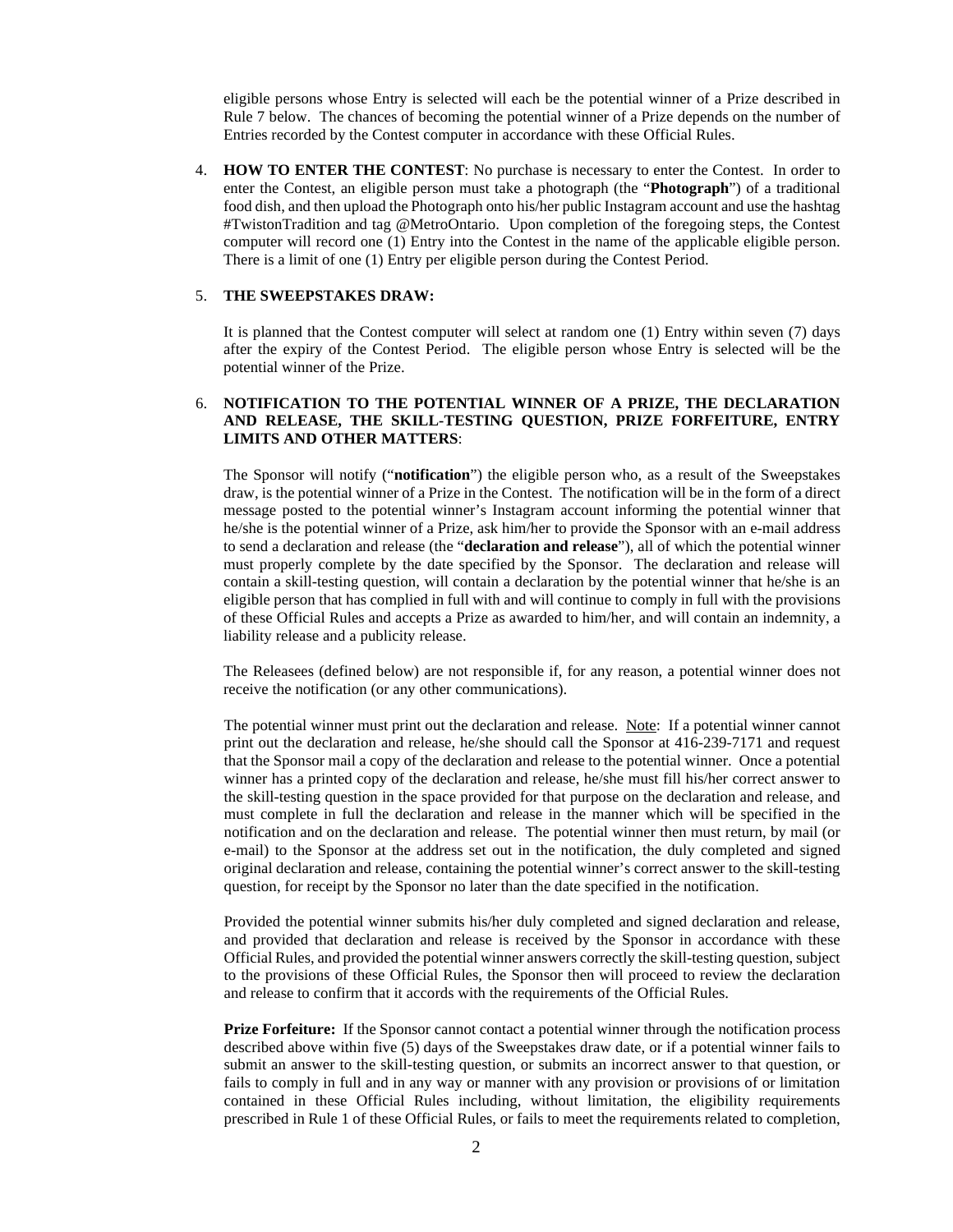execution and submission of his/her declaration and release (see above), that potential winner forfeits any right to receive the Prize, is deemed to have waived any claim to the Prize without further notice, and that Prize is forfeited.

If, for any of the reasons specified in the preceding paragraph of this Rule 6, the potential winner of a Prize forfeits such Prize, the Sponsor may, in its sole discretion and time permitting, select a backup Entry and, if selected, will send the notification to the eligible person who submitted the backup Entry, who will follow the same process specified in this Rule 6, which is applicable to notifying the potential winner of that Prize. The eligible person who submitted that backup Entry will have the same obligations as apply to the potential winner of that Prize. If and as necessary, the Sponsor may elect, in its discretion, to continue the process of attempting to verify an eligible person as the winner of a Prize by dealing, in order, with each eligible person who submitted a backup Entry until that Prize winner is verified, or until there are no more backup Entries remaining. In the latter case, that Prize will not be awarded in the Contest and no eligible person who was a potential winner of that Prize, and no other person, will have any claim against the Sponsor in respect to that Prize or the Contest.

**Entry Limits**: There is a limit of one (1) Entry per eligible person per day during the Contest Period. In addition, no eligible person is permitted in any way or manner to use more than one (1) Instagram or Facebook account to enter the Contest, or to use the same Photograph more than once to enter the Contest.

- 7. **PRIZING:** There is one (1) Prize available to be won in the Contest, which consists of:
	- **(a)** A privately catered dinner by Chef Matt Basile for the winner and five (5) guests for a total of six (6) attendees. Prize will be awarded in the form of \$1,000 in Metro gift cards (5 x \$200.00) along with Mike Ward's catering services from 3 p.m. to 9 p.m. on a mutually agreed upon date within six (6) months of December 31, 2019.

ARV of the prize is \$5,000.

### **GENERAL PROVISIONS:**

- 8. Subject to the provisions of these Official Rules, a Prize must be accepted as awarded, without substitution, and is not transferable and has no cash surrender value. ARV stated is in Canadian dollars (\$ CDN). No cash alternative or substitution of a Prize will be provided, except that the Sponsor, in its sole discretion, reserves the right to provide a substitute prize of equal or greater value if a Prize cannot be awarded as described due to unavailability or for any other reason whatsoever.
- 9. Any income or other taxes (including, without limitation, federal, Provincial/Territorial, and local income taxes) on or connected with a Prize, and the reporting consequences thereof, are solely the responsibility of the winner of a Prize.
- 10. Any expenses which are applicable to a Prize, and which are not expressly included in the description of a Prize in these Official Rules are the sole responsibility of the winner of a Prize. If the potential winner cannot accept a Prize as stated, that Prize will be forfeited in its entirety.
- 11. By entering the Contest, eligible persons agree to abide by these Official Rules and by the decisions of the Sponsor with respect to all aspects of the Contest, including without limitation any decision respecting the eligibility or otherwise and the identity of any person who participates or attempts to participate in the Contest. All such decisions are final and binding (without right of appeal) on all persons who enter the Contest.
- 12. Any person attempting or apparently attempting in any way to defraud the Sponsor in any way in connection with the Contest will be disqualified and prosecuted to the fullest extent permitted under the law. In the event of a dispute as to the identity of any person who submits an Entry into the Contest, the Entry in question will be deemed to have been submitted by the person who is the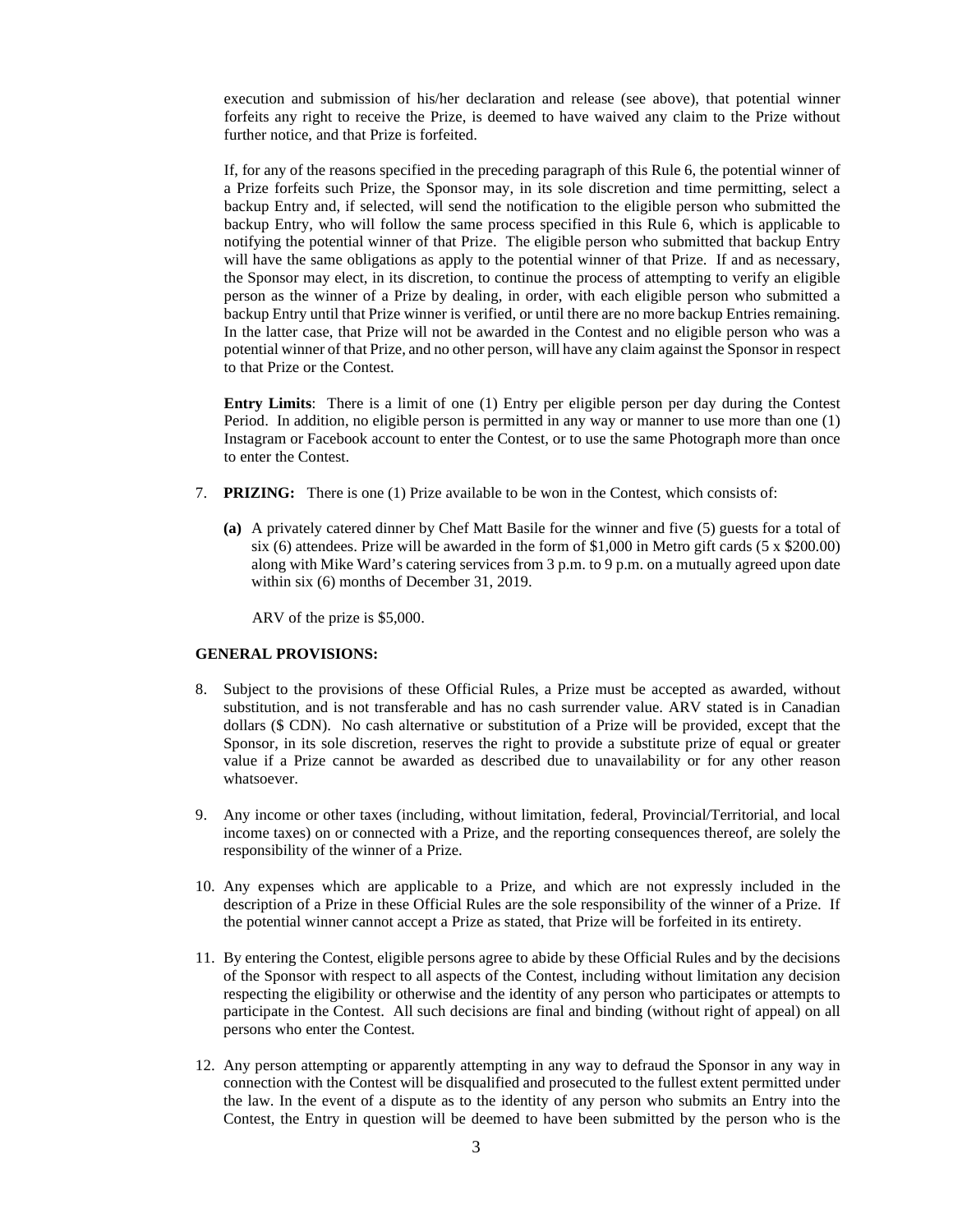authorized account holder of the Instagram account, as the case may be, associated with the potential winning Entry. The "authorized account holder" shall be the natural person to whom the applicable Instagram account has been assigned. A potential winner may be requested to provide the Sponsor with proof that he/she is the authorized account holder of the Instagram account associated with his/her potential winning Entry. If a dispute cannot be resolved to the Sponsor's satisfaction, the potential winning Entry will be deemed null and void.

- 13. If the Sponsor in its sole discretion so elects, the potential winner may be required to submit to, and by entering the Contest agrees to fully cooperate in, a background check to confirm eligibility and to help ensure that the use of any such person in advertising or publicity for the Contest will not bring the Sponsor into public disrepute, contempt, scandal or ridicule, or reflect unfavourably on the Contest or the Sponsor as determined by the Sponsor in its sole discretion.
- 14. If a winner makes any false statement in any document related to the Contest, the winner will be required to promptly return the awarded Prize (or, at the Sponsor's option, the cash equivalent of a Prize based on the ARV as stated in these Official Rules) to the Sponsor upon demand and at the winner's sole expense.
- 15. A winner may not transfer a Prize to any other person prior to the actual delivery to him/her of a Prize unless authorized in writing by the Sponsor before the transfer is made. Such authorization may be granted or withheld in the Sponsor's sole discretion. Any potential winner or winner of a Prize must make any request for such authorization in writing and must sign and return the request to the Sponsor.
- 16. The Releasees (defined below) are not responsible for illegible, misdirected, late, lost, damaged, delayed, stolen, or any postage-due submission or transmission of any declaration and release (or for any declaration and release which is sent to the Sponsor on a 'collect' basis) or for any failed Prize delivery or attempted Prize delivery; for incorrect, inaccurate or incomplete capture on or by an Instagram account, or the Contest computer of any Entry or any Entry information; for late, lost, illegible, incomplete, falsified, fraudulent, tampered with, altered or destroyed Entries and all such Entries are void; for any damage to any eligible person's or other person's computer system or wireless device which is occasioned by accessing Instagram or by participating in the Contest, or by redeeming or attempting to redeem a Prize; for lost, interrupted, inaccessible, incompatible or unavailable networks, servers, satellites, Internet Service Providers, wireless carriers, web sites, or other connection or connections; for availability or accessibility problems arising in connection with or over the course of the Contest; for miscommunications, failed, jumbled, scrambled, delayed, or misdirected computer, email, telephone or cable transmissions, or hardware or software malfunctions, failures or difficulties; for any technical malfunctions, failures, or difficulties, printing errors or omissions, clerical, typographical or other error(s) or omission(s) in any materials connected to the Contest including, without limitation, in any advertising or advertising materials, in any declaration and release, in any Entry, in the offering or announcement of a Prize or in the Prize notice or the notification; for any errors or omissions of any kind, whether human, mechanical, clerical, electronic, or technical in nature; or, for the incorrect or inaccurate capture of information, or the failure to capture any information.
- 17. Proof of mailing or of transmission or of attempted transmission of any communication or any declaration and release does not constitute proof of receipt by the Sponsor of the communication or declaration and release.
- 18. By entering the Contest, each eligible person (here, a "**Releasor**") releases and agrees to indemnify and hold harmless the Sponsor, Instagram, Inc., and their respective parent, related and subsidiary and affiliated companies, subsidiaries, agents, members, dealers, franchisees, stores, advertising or promotional agencies, representatives, and each of their respective directors, officers, employees, successors, sponsors, partners, licensors, licensees, subsidiaries, agents, advisors, assignees, and all others associated with the development and execution of the Contest (collectively the "**Releasees**"), from and against any and all manner of action, causes of action, suits, debts, covenants, contracts, costs, expenses, claims and demands, including legal fees and related expenses, whatsoever, including but not limited to, claims based on negligence, breach of contract and fundamental breach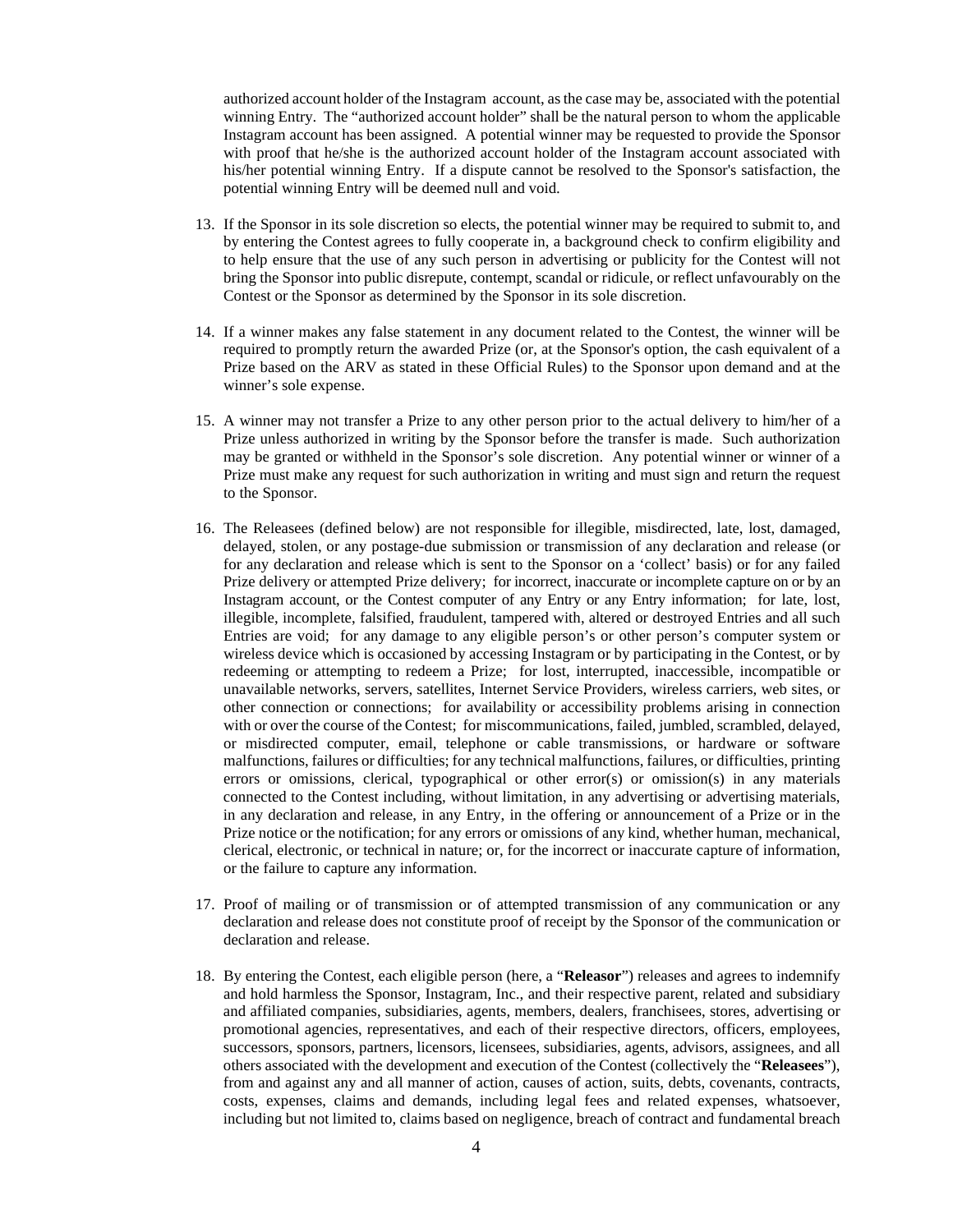and liability for injury, accident, damage, claim, loss, misfortune, death, or property damage which any Releasor, or his/her administrators, heirs, successors or assigns, has, might have or could have, with respect to or in any way related or connected to any aspects of the Contest or by reason of or arising out of the Releasor's participation in the Contest and/or in connection with the acceptance and/or use by the Releasor of a Prize awarded and any travel by a Releasor to claim a Prize and from and against any and all liability with respect to or in any way related to the Prizes, printing errors or omissions, claims based upon publicity rights, defamation or invasion of privacy prior to being awarded a Prize, or arising from the Contest and the awarding, use, possession, delivery or misuse of a Prize awarded, including liability for personal injury or damage to property. The Releasor further agrees to indemnify and save the Releasees harmless from and against any such causes of action, suits, debts, covenants, contracts, costs, expenses, claims and demands, including legal fees and related expenses.

- 19. By claiming a Prize, the potential winner and the winner hereby agrees and grants the Sponsor the right, but not the obligation, to use his/her name, photograph, prepared food dish photograph, voice, and likeness, along with his/her address (city/town and province) and any statements made by or attributed to him/her in any and all media (including the Internet), now known or hereafter devised, in perpetuity and throughout the universe for advertising and promotional purposes in connection with the Contest and other promotions without further notice, review, approval or compensation, and releases the Sponsor and all directors, officers, employees, and agents of the Sponsor and of the Sponsor's divisions, parents, subsidiaries or affiliated companies, advertising and promotion agencies, representatives, stores, service agencies, or independent contractors from any liability with respect thereto.
- 20. By accepting a Prize, the applicable winner agrees that if the Sponsor decides, in its sole discretion, to hold any Prize presentation ceremony or event, the winner will attend and participate in such presentation, at his/her own cost.
- 21. Any attempt by any person to damage the Sponsor's Instagram page or to undermine the legitimate operation of the Contest may be a violation of applicable laws, and should such an attempt be made, the Sponsor reserves the right to seek remedies and damages to the fullest extent permitted by law. The use of an invalid or private Instagram will disqualify any related Entry.
- 22. **FORCE MAJEURE/PRINTING AND CONTEST ERRORS AND/OR OMISSIONS**: Subject to first obtaining any necessary governmental consent, the Sponsor reserves the right to suspend or terminate the Contest or to amend, enlarge or modify these Official Rules at any time and in any way, without prior notice. Without limiting the generality of the foregoing, and subject to any governmental approval which may be required, the Sponsor reserves the right, without prior notice and at any time, to terminate the Contest, in whole or in part, or to modify, suspend or extend the Contest in any way, if it determines, in its sole discretion, that the Contest is impaired or corrupted or that fraud or technical problems, failures or malfunctions (including, without limitation, computer viruses, glitches, or printing or production errors or omissions) have destroyed or severely undermined the proper play, integrity, and/or feasibility of the Contest. In the event the Sponsor is impeded or prevented from continuing with the Contest as planned or intended by any event beyond its control, including, but not limited to fire, flood, natural or manmade epidemic or health hazard or crisis, earthquake, explosion, labour dispute or strike, act of God or public enemy, satellite or equipment malfunction or failure, riot or civil disturbance, terrorist threat or activity, war (declared or undeclared), any federal, Provincial/territorial, or local government law, order, or regulation, public health crisis, the order of any court or jurisdiction, or by any other cause not reasonably within the Sponsor's control, then subject to any governmental approval which may be required, the Sponsor shall have the right to modify, suspend, extend or terminate the Contest. Subject to the provisions of these Official Rules, only the type and quantity of prizes described in these Official Rules will be awarded in the Contest. If, due to printing or programming or production or transmission or other errors or omissions or for any other reason whatever, there are more potential Prize winners coming forward seeking to claim a Prize than there are Prizes, the winner of the Prizes described in these Official Rules, in the sole discretion of Sponsor, may be selected in a random drawing from among all persons making purportedly valid claims for the Prizes. Inclusion in such drawing shall be the sole and exclusive remedy in such circumstances for any eligible person who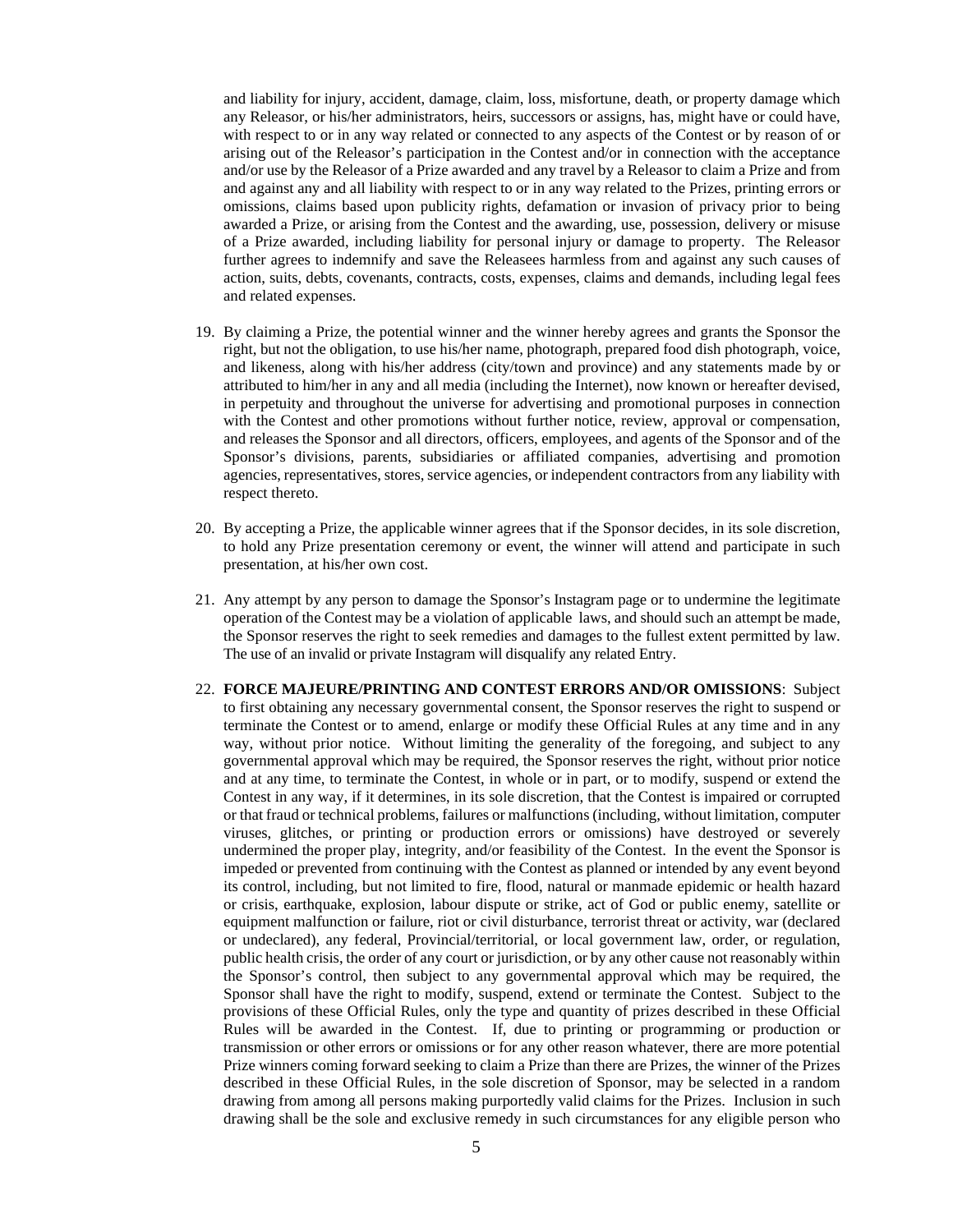has submitted an Entry into the Contest. In the event there are more Prizes than Entries, the Sponsor reserves the right not to award any such excess Prize(s).

- 23. **DISQUALIFICATION:** It is the responsibility of any eligible person who submits an Entry into the Contest to ensure that he/she has complied in full with all of the conditions and requirements contained in these Official Rules The Sponsor reserves the right in its sole discretion to disqualify any individual who is found to be tampering with the entry process or with the operation of the Contest, to be acting in violation of these Official Rules, or to be acting in an unsportsmanlike or disruptive manner, or with the apparent intent to disrupt or undermine the legitimate operation of the Contest, or to annoy, abuse, threaten or harass any other person. The Sponsor reserves the right to seek damages and other remedies from and against any such person to the fullest extent permitted by law.
- 24. **WORDING DISCREPANCIES:** In the event there is a discrepancy or inconsistency between disclosures or other statements contained in any declaration and release or on the Sponsor's website, Instagram page or advertising or form or other publicity or materials concerning the Contest and the provisions contained in these Official Rules, the provisions in these Official Rules (English version) shall prevail, govern and control.
- 25. **INVALIDITY**: The invalidity or unenforceability of any provision of these Official Rules shall not affect the validity or enforceability of any other provision. In the event that any provision is determined to be invalid or otherwise unenforceable or illegal, these Official Rules shall otherwise remain in effect and shall be construed in accordance with their terms as if the invalid or illegal provision were not contained herein. Headings and captions are used in these Official Rules solely for ease of reference, and shall not be deemed or considered to affect in any manner the meaning or intent of these Official Rules or any provision hereof. These Official Rules cannot be modified or amended in any way except in writing by a duly authorized representative of the Sponsor. Subject to the provisions of these Official Rules, employees of the Sponsor, or of any of its representatives, are not authorized to modify, amend or waive these Official Rules.
- 26. **GOVERNING LAW**: All issues and questions concerning the construction, validity, interpretation and enforceability of these Official Rules or the rights and obligations as between one or more persons who participate in the Contest and the Sponsor in connection with the Contest shall be governed by and construed and interpreted in accordance with the substantive and procedural laws of the Province of Ontario, Canada, without giving effect to any choice of law or conflict of law rules or provisions that would cause the application of any other jurisdiction's laws. All persons who participate in the Contest, the Sponsor, and all other parties hereby agree to attorn to the exclusive jurisdiction of the courts of that Province, sitting in the City of Toronto, Ontario, in respect of the determination of any matter or dispute arising under or in respect of the Contest or arising under or in respect of these Official Rules and agree that any such determination shall be brought solely and exclusively before such courts in the Province of Ontario.
- 27. **USE BY SPONSOR OF PERSONAL INFORMATION:** In the course of conducting the Contest, the Sponsor will acquire certain personal information as submitted by persons seeking to enter the Contest. The Sponsor will use such personal information only for the purpose of conducting and administering the Contest and in accordance with its privacy policy, a copy of which can be found here:

<https://www.metro.ca/en/protection-of-personal-information>

The Sponsor's privacy policy is hereby incorporated into these Official Rules.

These Official Rules, the declaration and release, and notification email are all available in accessible formats on request. Such request can be made by calling the Sponsor at 1-800-268-2561, ext. 6073.

28. A copy of these Official Rules can be found at [https://www.metro.ca/en/contests.](https://www.metro.ca/en/contests) A copy of these Official Rules may also be obtained by sending a written request to the Sponsor by mailing a selfaddressed stamped envelope, postage prepaid, to: Metro Ontario Inc., attention: Metro Marketing,